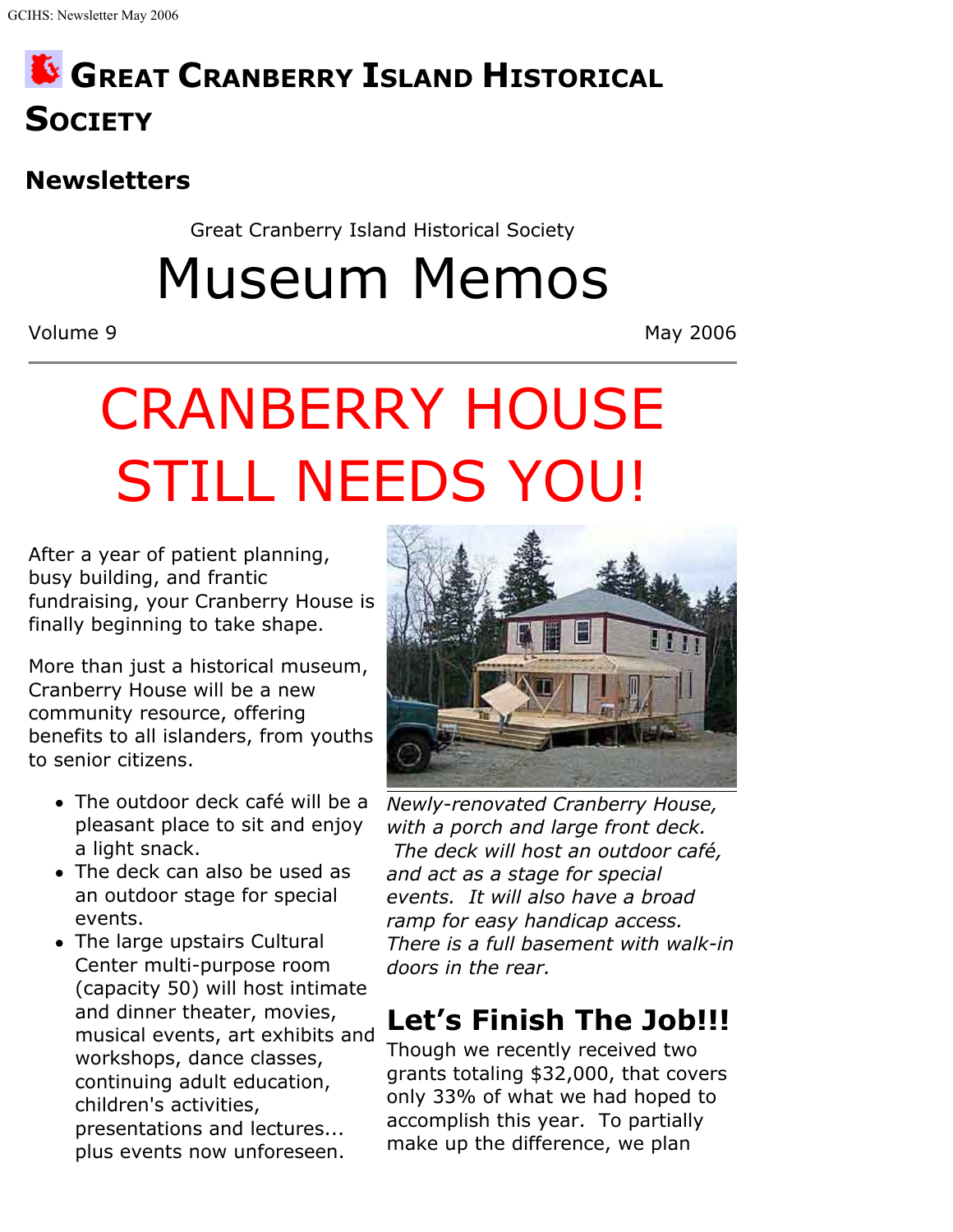• The full walk-in basement will hold the Multimedia Center computers, and also provide museum archival storage.

The last two years of work have fairly completed the exterior of Cranberry House, but for the fire escape, well and septic system, and finally, landscaping.

Much still needs to be done inside. Current fire codes require a new stairway with fire walls, and a fire sprinkler system. We must reinforce septic system, funds permitting. the second floor, and do electrical, plumbing, and finishing work. We also need furnishings for the museum, kitchen, bathroom, and multipurpose room. We'd also like to install a handicap lift.

another big fund raising event in Northeast Harbor on July 20th (see the back page.)

But once again, Cranberry House is in your hands. What we can finish is up to your generous support. Our main goal this summer is to start the interior work to ready the building for use as a museum. This includes new stairs, fire walls, kitchen framing, and installing structural supports for the second floor. We also want to install the well and

We are all anxiously awaiting the opening of Cranberry House. But first we have to get it finished, inspected, and approved for a Certificate of Occupancy. We've accomplished a lot, but there's still more to do -- and one of our main grant donors is phasing out.

We have come so far... now we need your help more than ever!

#### Historical Society receives grants for Museum

We received two grants in 2006: \$25,000 from Fund for Commonweal, and \$7,000 from the MBNA Foundation. These generous donations will enable work to begin on Phase III, the interior renovation of Cranberry House, for use as the new home of the museum and Cultural Center on Great Cranberry Island.

### A **BIG** EVENT

## "Arts: Creative Works of the Cranberry Isles"

Another great fundraising event is planned for July 20th. Mark your calendar.

An all-new Exhibit and Auction will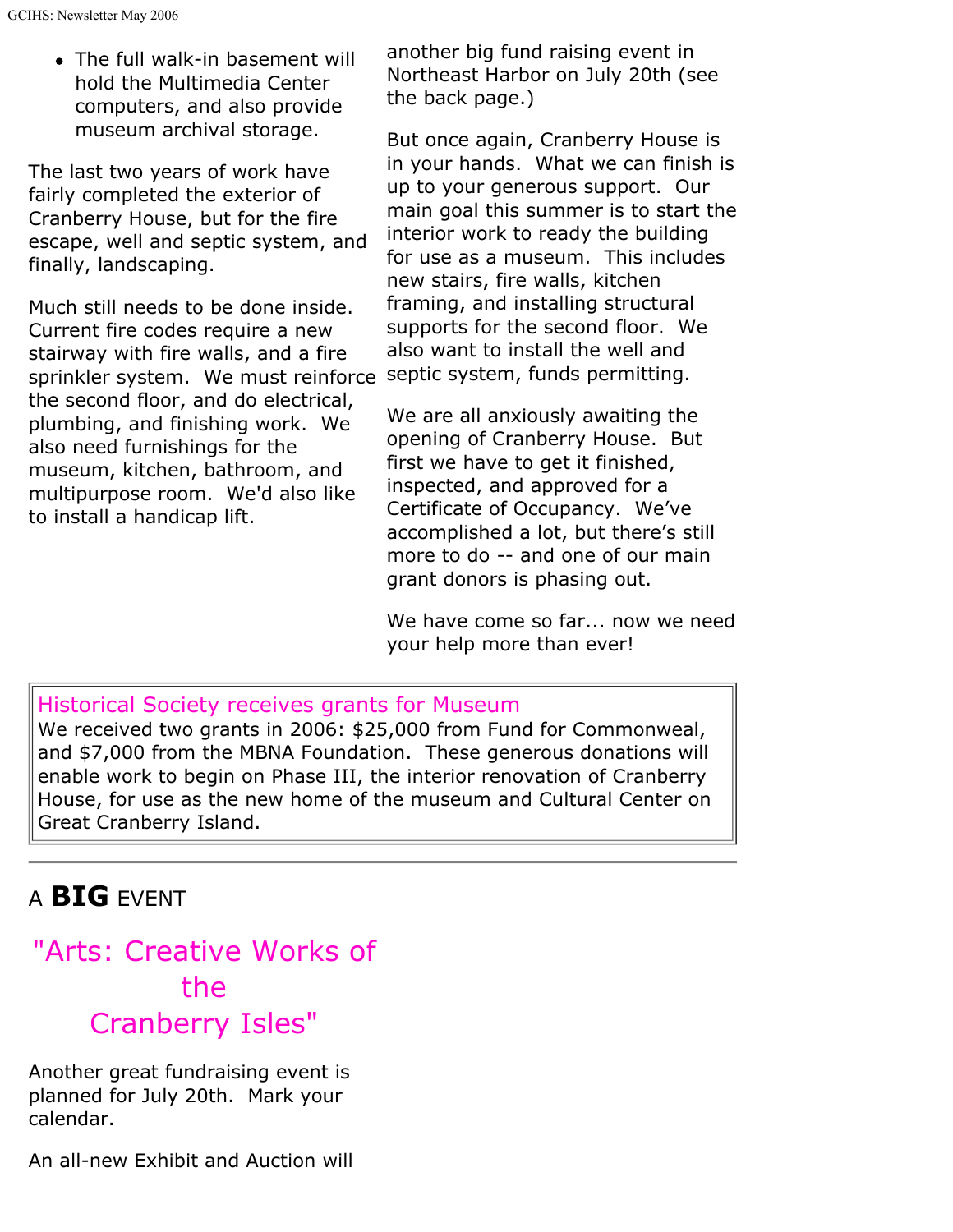be held July 20 at the Neighborhood House in Northeast Harbor.

PLUS a fabulous Trendy Fashions show from the Kimball Boutique and The Whale's Rib!

The Cranberry Isles have a legacy of wonderful artisans. A sampling of their crafts, plus a great collection of old island quilts will be on exhibit.

The Auction will include a prized assortment of art, crafts, trips, and gifts.

Special island music and food will enliven the day, and a night boat will be provided back to the islands.

#### Do you have art or craft items to donate or exhibit?

Your fine art or craft items (new or previously-made) can help make the Give to your favorite event a success. Donate an item to be auctioned, or loan an item to be exhibited. To do so, contact:

Auction: Leslie Watson 244-5229 Quilts: Beverly Sanborn 244-3136 Exhibit: Karin Whitney 244-5933

**We're on the web at:**



Creative Works of the  $C$ ranb $\stackrel{\circ}{\text{error}}$  Isl $\varphi$ s

#### **A SPECIAL GIFT...**

This lovely quilt was made by Beverly Sanborn especially for the Historical Society fund raiser.

Raffle tickets are on sale at island stores, the Museum, and Smart Studio in NEH.

The winning ticket will be drawn at the Arts Event, the evening of July 20, 2006.

# Need a tax deduction? Museum!

We are a 501  $(c)(3)$  tax exempt organization. All your money goes to a worthwhile project, with no administration fees. All donations, large or small, yield the **satisfaction** of enriching the community, but substantial donors